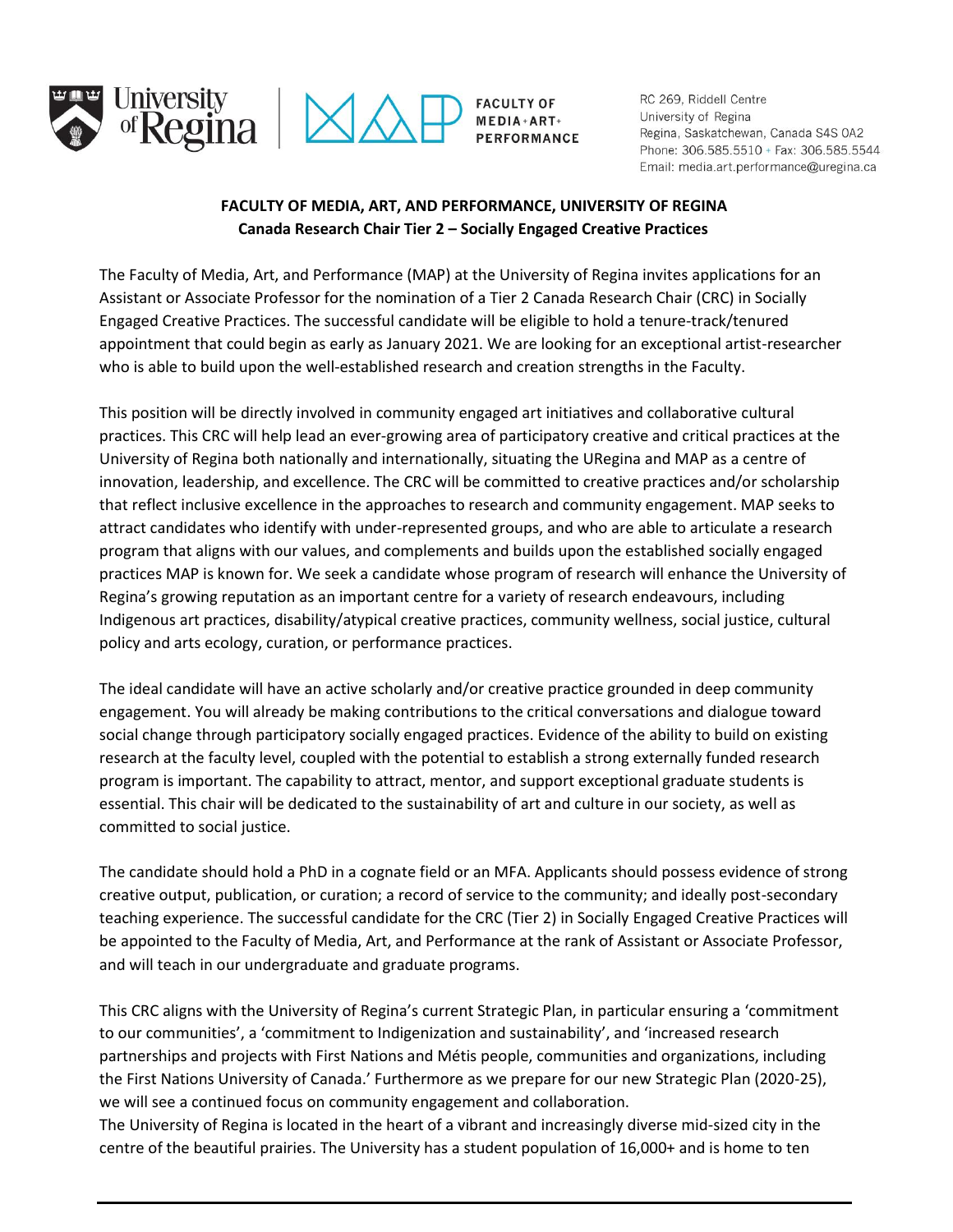faculties, including a multitude of academic departments and program areas. These units have established national and international reputations for excellence and innovative programs leading to bachelor's, master's, and doctoral degrees. The University has three federated colleges: First Nations University of Canada, Campion College, and [Luther College.](https://www.luthercollege.edu/university/) Our Colleges bring further excellence and diversity to the educational experiences we offer.

The University of Regina is situated on Treaty 4 lands with a presence in Treaty 6. These are the territories of the nêhiyawak, Anihšināpēk, Dakota, Lakota, and Nakoda, and the homeland of the Métis/Michif Nation. In Regina our main campus and historic College Avenue campus are located in Wascana Centre, one of the largest urban parks in North America. The University of Regina's research profile continues to grow as it fosters multidisciplinary approaches to finding solutions to a broad range of societal challenges.

With a faculty complement of 37 full-time professors, including some of the most celebrated contemporary artists in the country, the Faculty of Media, Art, and Performance enjoys a long-standing reputation as one of Western Canada's foremost environments for artistic research at the undergraduate and graduate levels. Emphasizing the importance of studio production and theory, we offer BA, BFA, BMus, MMus, MA, MFA, and an Interdisciplinary Studies PhD in Media and Artistic Practices. MAP's range of disciplines and its emphasis on interdisciplinarity, means the CRC can move between and around conventional departments, artistic practices, and historical disciplines in non-conventional ways. MAP created one of the first required courses for program majors at the University of Regina "Indigenous Issues in the Arts". We have developed courses, held symposia, collaborated with community partners with a focus on disability and the arts, and recently hosted 'Disability Artivisim Across the "Flyover Provinces" A Celebration of Disability Art and Activism on the Prairies'. Our faculty, staff, and students represent diverse communities, and we have undergraduate and graduate students from around the world.

In building research capacity, the CRC will foster exciting opportunities for collaboration outside the Faculty of Media, Art, and Performance, working with other units such as Women and Gender Studies, Social Work, Arts Education, Kinesiology and Health Studies, the Humanities Research Institute, and the First Nations University of Canada, among others. MAP is home to the IMP Lab (Interactive Media and Performance), the VOICE Lab (Vocally Oriented Investigations in Creative Expression), RISC (Regina Improvisation Studies Centre), and we host the Michele Sereda Artist Residency for Socially Engaged Practices. This CRC provides an opportunity to initiate university-wide investigations of socially engaged artistic practices, while building on the Institution's commitment to Indigenization, our communities beyond the campus, and to linking regularly with arts institutions such as the MacKenzie Art Gallery, Regina Symphony Orchestra, Sâkêwêwak Artist Collective, Dunlop Art Gallery, Art Gallery of Regina, Regina Public Library, Neutral Ground, New Dance Horizons, Saskatchewan Film Pool, Common Weal, among others. MAP has numerous international partnership universities with many innovative mobility initiatives for both faculty and students in Mexico City and the UK, among other locations.

Tier 2 Chairs are intended for exceptional emerging scholars and/or artists with less than 10 years of active research in their field post terminal degree. Applicants who are more than 10 years from having earned their highest degree (and where career breaks exist, such as maternity, parental, extended sick leave or family care) may request the University of Regina have their eligibility for a Tier 2 Chair assessed through the program's Tier 2 justification process (contact: Michelle Beitel[, michelle.beitel@uregina.ca,](mailto:michelle.beitel@uregina.ca)